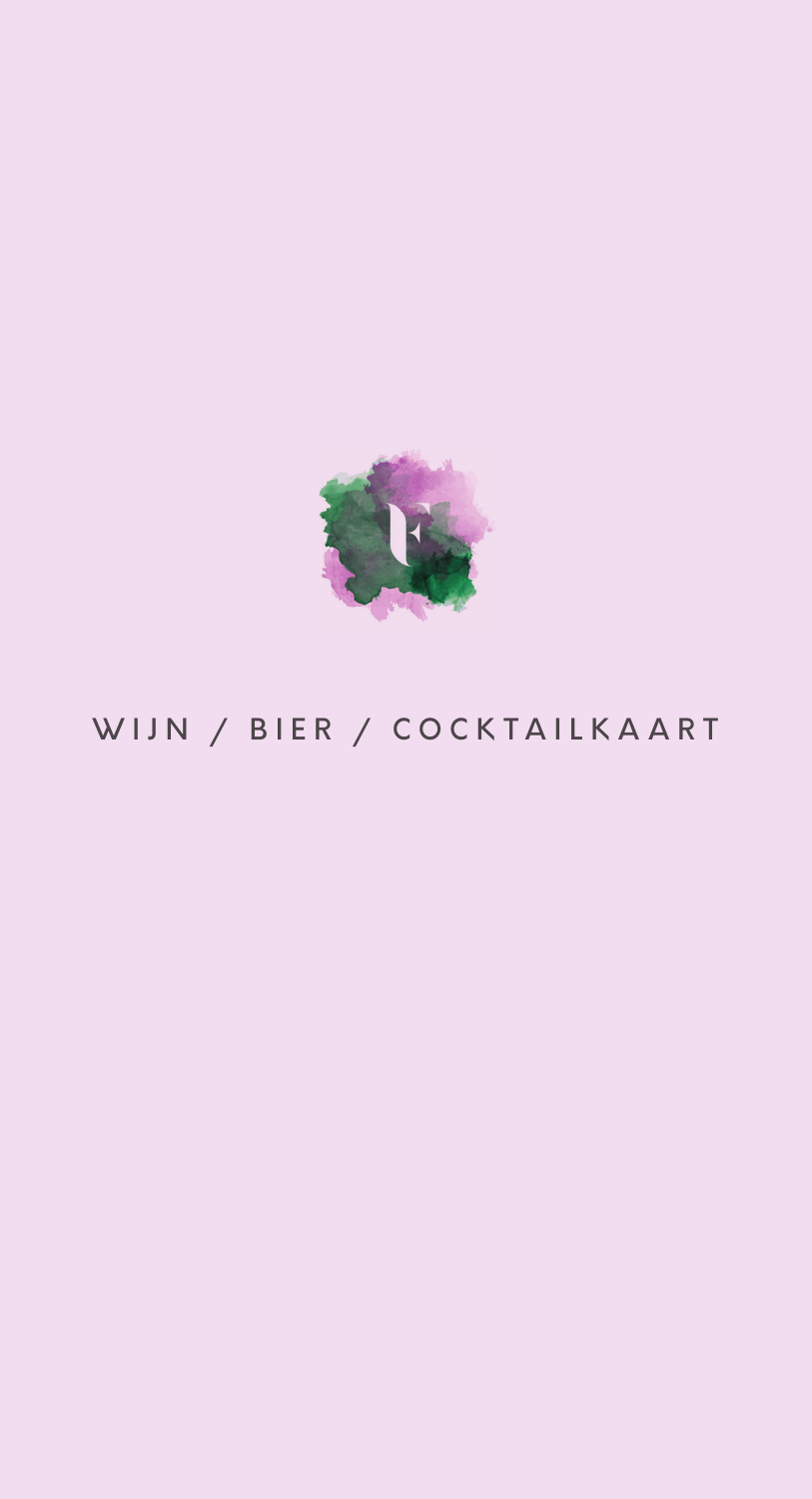#### **WIJN OP GLAS**

| <b>ARTELATINO BRUT CAVA (SPANJE)</b><br>Groene appel   Citrus   Vol                     | 6.5 |
|-----------------------------------------------------------------------------------------|-----|
| <b>ST. MARTIN RESERVE</b>                                                               | 4.5 |
| <b>CHARDONNAY</b> (FRANKRIJK)<br>Ananas   Citrus   Hazelnoten   Zacht   Rond            |     |
|                                                                                         |     |
| <b>MAISON CENTAURÉE</b>                                                                 | 7   |
| <b>CHARDONNAY (FRANKRIJK)</b>                                                           |     |
| Vanille   Boter   Vol                                                                   |     |
| <b>CHATEAU DE EYSSARDS</b>                                                              | 5.5 |
| <b>SAUVIGNON BLANC (FRANKRIJK)</b><br>Citrus   Perzik   Vanille   Lange afdronk         |     |
|                                                                                         |     |
| <b>BODEGAS NAIA - VERDEJO (SPANJE)</b>                                                  | 8   |
| Limoen   Gras   Groene appel   Lange afdronk                                            |     |
| <b>BOLLA - PINOT GRIGIO (ITALIE)</b>                                                    | 7   |
| Peer   Limoen   Meloen   Mooie afdronk                                                  |     |
| <b>EIVI - ALBARINO (SPANJE)</b><br>Elegant   Verfrissend   Passievruchț   Lange afdronk | 8.5 |
|                                                                                         |     |
| <b>TORRE DE VEJEZATE ROSE (SPANJE)</b>                                                  | 4.5 |
| Aardbei   Perzik   Fris   Zacht                                                         |     |
| ST. MARTIN RESERVE - MERLOT (FRANKRIJK)                                                 | 4.5 |
| Zwarte bessen   Kersen   Licht kruidig   Soepel                                         |     |
| <b>MAISON CENTAURÉE</b>                                                                 | 7   |
| <b>PINOT NOIR (FRANKRIJK)</b>                                                           |     |
| Kersen   Vanille   Specerijen                                                           |     |
| DON JACOBO RIOJA CRIANZA (SPANJE)                                                       | 8.5 |
| Rood fruit   Drop   Houttonen   Vanille   Zacht                                         |     |

Vraag de bediening naar de uitgebreide wijnkaart.

## **BIEREN VAN DE TAP**

| <b>SWINCKELS SUPERIOR PILSNER 5,3%</b> |      |
|----------------------------------------|------|
| <b>FLUITJE</b>                         | 3.25 |
| <b>VAAS</b>                            | 3.6  |
| <b>WITTE TRAPPIST</b>                  | 5.25 |
| <b>TEXELS SKUUMKOPPE</b>               | 5.25 |
| <b>BREWDOG PUNK IPA</b>                | 6    |
| <b>CORNET</b>                          | 6    |
| <b>WEIHENSTEPHANER WEISSE</b>          | 5    |
| <b>LA TRAPPE BLOND</b>                 | 5    |
| <b>OEDIPUS</b>                         |      |

**BIEREN OP FLES**

| 3.25<br>3.25<br>5 |
|-------------------|
| 4.75              |
|                   |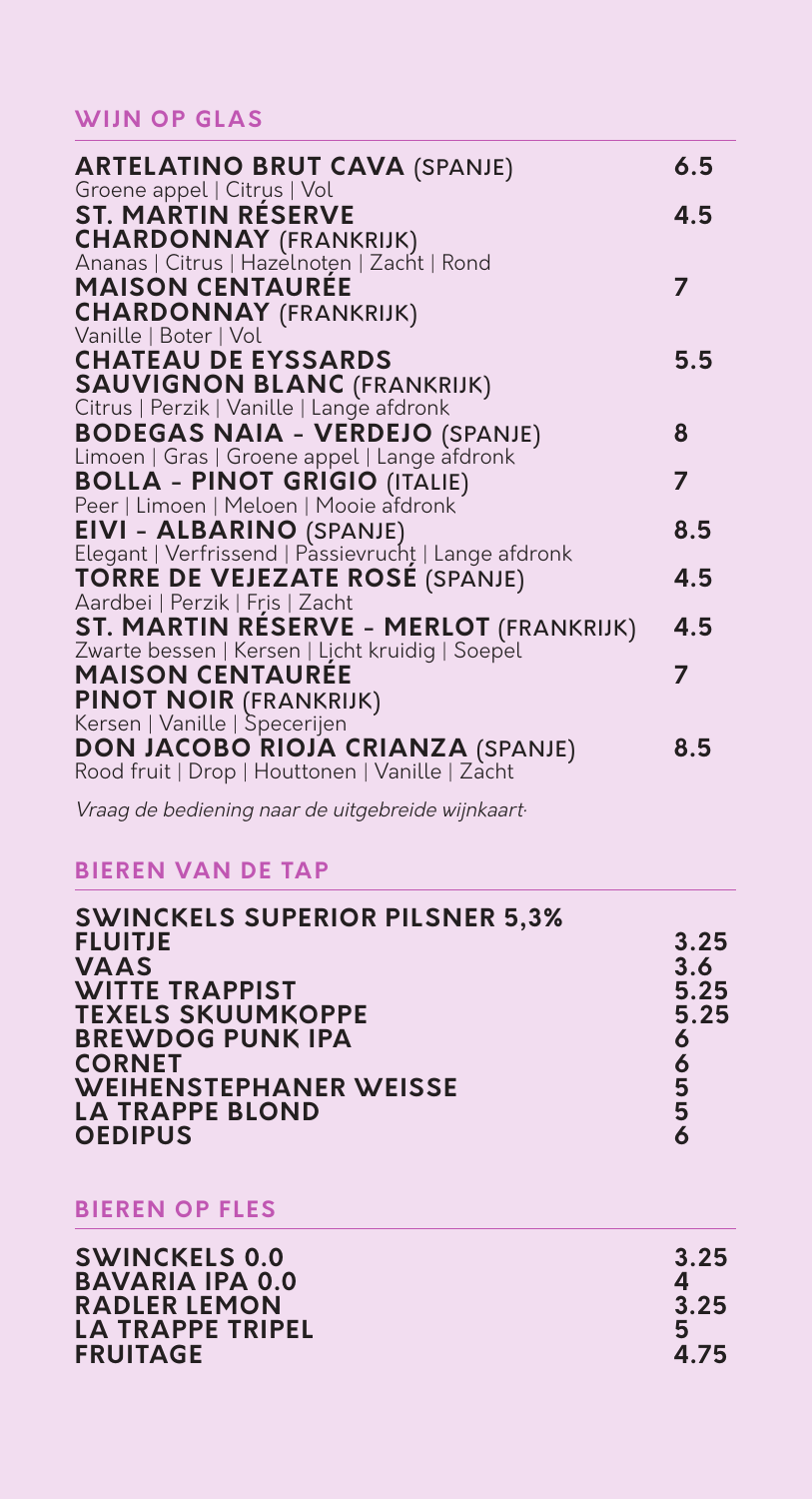## **GIN & TONIC**

| <b>BOMBAY SAPPHIRE</b>                                                       |         |
|------------------------------------------------------------------------------|---------|
| London Essence Classic Tonic   Limoen   Rozemarijn<br><b>STAR OF BOMBAY</b>  | 12      |
| London Essence Classic Tonic   Grapefruit                                    |         |
| <b>HENDRICKS</b><br>London Essence Classic Tonic   Komkommer                 | 10.5    |
| <b>SIR EDMOND</b>                                                            | $12 \,$ |
| London Essence Classic Tonic   Kaneel   Sinaasappel<br><b>BOMBAY BRAMBLE</b> | 10      |
| London Essence Classic Tonic   Citroen   Munt                                |         |

#### **COCKTAILS & MIXERS**

| <b>PORNSTAR MARTINI</b>                                                  | 11  |
|--------------------------------------------------------------------------|-----|
| 42 Below Vodka   Passievruchtlikeur   Passievrucht                       |     |
| <b>ESPRESSO MARTINI</b>                                                  | 10  |
| Vodka   Koffielikeur   Espresso                                          | 9   |
| <b>PORTONIC</b><br>Graham's Blend   London Essence Pomelo & Pepper Tonic |     |
| Sinaasappel                                                              |     |
| <b>MORETTA FIZZ</b>                                                      | 8   |
| Moretto Covalo   London Essence Soda Water   Limoen                      |     |
| <b>MANGO MULE</b>                                                        | 9   |
| 42 Below vodka   London Essence Ginger Beer   Limoen                     |     |
| <b>TROPICAL DARK 'N &amp; STORMY</b>                                     | 9   |
| Bacardi Carta Negra   London Essence Ginger Beer   Limoen                |     |
| <b>APEROL PEACH SPRITZ</b>                                               | 9   |
| Aperol   Prosecco   London Essence White Peach                           |     |
| & Jasmine Soda                                                           |     |
| <b>FRED'S SPRITZ</b>                                                     | 8   |
| Vlierbloesemlikeur   Prosecco   Citroen   Limoen                         | 9.5 |
| <b>SKINNY DIVA</b><br>42 Below Vodka   London Essence White peach        |     |
| & Jasmine Soda   Limoen                                                  |     |
| <b>CARIBEAN ZOMBIE</b>                                                   | 11  |
| Bacardi Carta Blanca & Bacardi Spiced                                    |     |
| London Essence Roasted Pineapple Soda                                    |     |
| <b>GINGER HIGHBALL</b>                                                   | 10  |
| Dewar's White Whiskey   London Essence Ginger Ale                        |     |
| Limoen                                                                   |     |
| <b>RUM RUNNERS</b>                                                       | 10  |
| Bacardi 4 Yr's   London Essence Roasted Pineapple Soda                   |     |
| Limoen                                                                   |     |

## **MOCKTAILS & ALCOHOLVRIJ**

| <b>FIZZY COLADA</b><br>Coco's   Limoen   London Essence Roasted Pineapple Soda | 8 |
|--------------------------------------------------------------------------------|---|
| <b>PASSION NOJITO</b>                                                          | 8 |
| Passievrucht   Munt   London Essence Soda Water<br><b>VIVANTE TONIC</b>        | 8 |
| Martini Vivante 0.0%   London Essence Tonic   Sinaasappel                      |   |